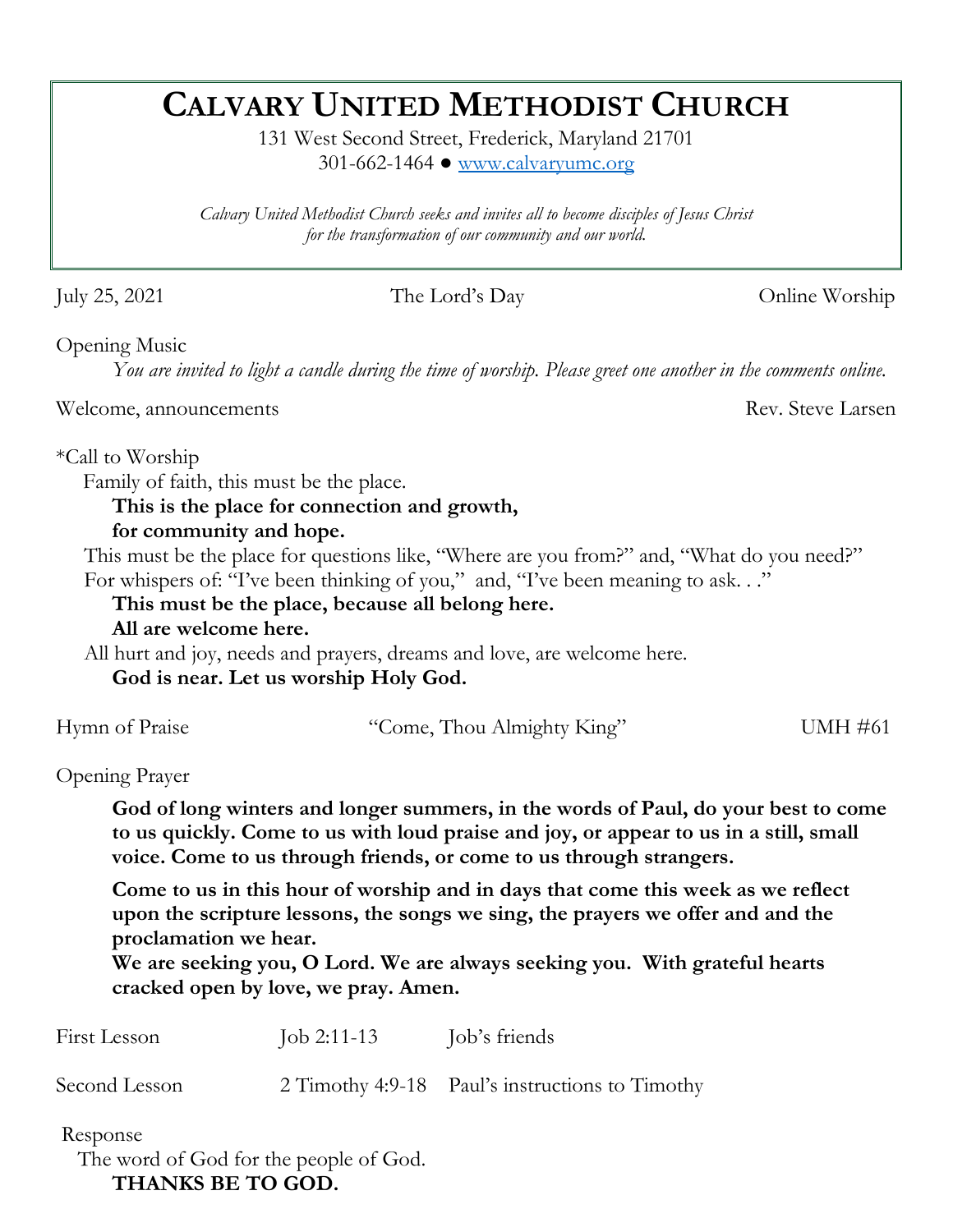Time with the Children

Sermon I've been meaning to ask.... What Do You Need? Rev. Steve Larsen (part 3 of a series)

Pastoral Prayer

#### The Lord's Prayer

**Our Father, who art in heaven, hallowed be thy name. thy kingdom come, thy will be done on earth as it is in heaven. Give us this day our daily bread. And forgive us our trespasses as we forgive those who trespass against us. And lead us not into temptation, but deliver us from evil. For thine is the kingdom, and the power and the glory, forever. Amen.**

#### **Offering**

*Although we are not able to put our contributions in the offering plate, there are other ways that we can give. Checks can be sent to the church office at 131 West 2nd St, Frederick, MD 21701. Online payments can be made easily and securely by going to the church website and clicking on the "Donate" button to find several options.* 

| Anthem                                                  | "We All Bleed the Same" |                                   |  |  |
|---------------------------------------------------------|-------------------------|-----------------------------------|--|--|
|                                                         | Voices of Praise        | Steven, Hundley, Fowler, McKeehan |  |  |
| Doxology                                                |                         |                                   |  |  |
| Prayer of Dedication                                    |                         |                                   |  |  |
| Hymn                                                    | "When We Are Living"    | UMH #356                          |  |  |
| Benediction                                             |                         |                                   |  |  |
| Family of faith, as you leave this place,               |                         |                                   |  |  |
| may God grant you the curiosity to counter assumptions, |                         |                                   |  |  |
| the vulnerability to befriend,                          |                         |                                   |  |  |
| the bravery to speak your truth,                        |                         |                                   |  |  |
| the wisdom to listen, the strength to ask for help,     |                         |                                   |  |  |
| the resiliency to chose love, even when it's hard,      |                         |                                   |  |  |
| and the awareness of the Holy Spirit always beside you. |                         |                                   |  |  |
| In the name of the Great Connector—Love itself—         |                         |                                   |  |  |
| go in peace.                                            |                         |                                   |  |  |
| Amen                                                    |                         |                                   |  |  |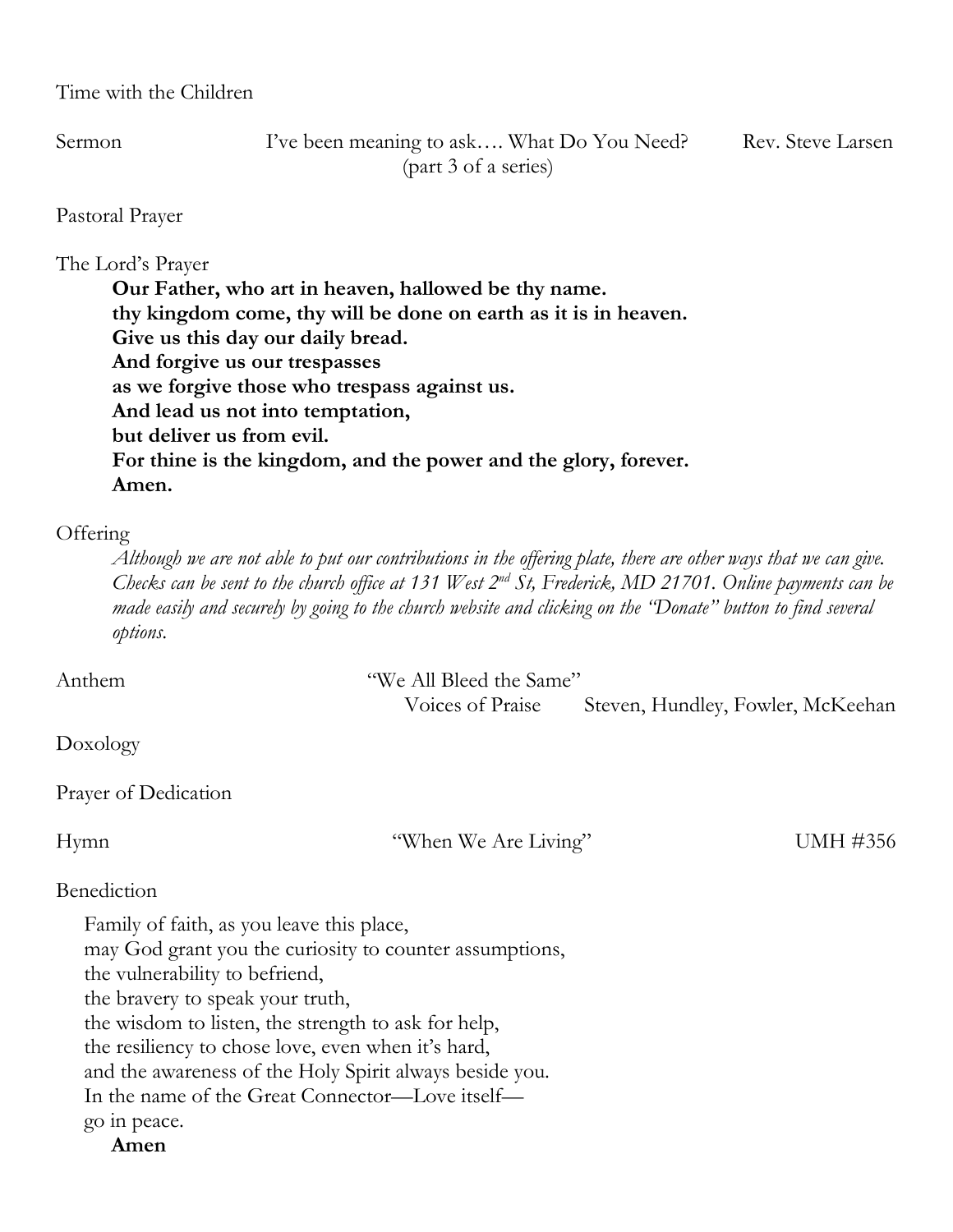$\overline{\phantom{a}}$ 

This morning's call to worship, opening prayer and benediction are adapted from materials written by Rev. Sarah Are | A Sanctified Art LLC | sanctifiedart.org.



We are in a four-week sermon series created by A Sanctified Art focused on those things that link us together. Using four simple questions, we are considering those things that can the ways our experiences and dreams connect us and foster community. Next week: "I've been meaning to ask…. Where do we go from here?" Ruth 1:1-22 and Acts 10. You can find the other weeks in the series at our website [www.Calvaryumc.org](http://www.calvaryumc.org/) or our Facebook and YouTube page.

We will continue to offer both an online and in person worship service each Sunday.

Our current covid-19 safety plan:

- 1. If you have symptoms associated with COVID-19 or have been in contact with someone who currently has an active COVID-19 infection, please stay home and participate online.
- 2. Persons who have been fully vaccinated **do not have to wear a mask** inside the building.
- 3. If you have not been fully vacinated, you may enter but you are **asked to wear a mask** while inside.
- 4. A section in the sanctuary is set aside to allow physical distancing for those who have not be fully vaccinated at this time or prefer to observe social distancing.
- 5. Everyone is asked to register their attendance with name and contact information.

**In need of a pastoral call**, a prayer, or just someone to talk to? Call one of your pastors! Rev. Steve Larsen at 301-848-8216 or Rev. Ken Humbert 443-289-8446

## **Looking for other ways to connect with your Calvary family?**

Join our Facebook group where you can share prayer concerns and connect with church members and friends. Join here: [https://www.facebook.com/groups/212630313297563/.](https://www.facebook.com/groups/212630313297563/)

Telephone one another. If you need a directory, let us know or click on "MyCalvary" on our website: [www.calvaryumc.org.](http://www.calvaryumc.org/)

**Our Women's Ministry Gratitude Group** on Facebook is another place you can join us. We share daily gratitude and joys, daily prayer requests, and share inspirational messages. All are welcome.<https://www.facebook.com/groups/783900735353923/>

**\*\*The Asbury Class** is meeting through Zoom **Sunday mornings at 9:00 a.m**. Here are the details, shared by class leader Pat Herber: We encourage folks to have their bibles available. We invite and welcome anyone to join us, please contact Pat Herber at  $\frac{pkherber(\mathcal{Q}gmail.com}{log}\$  for log in information.